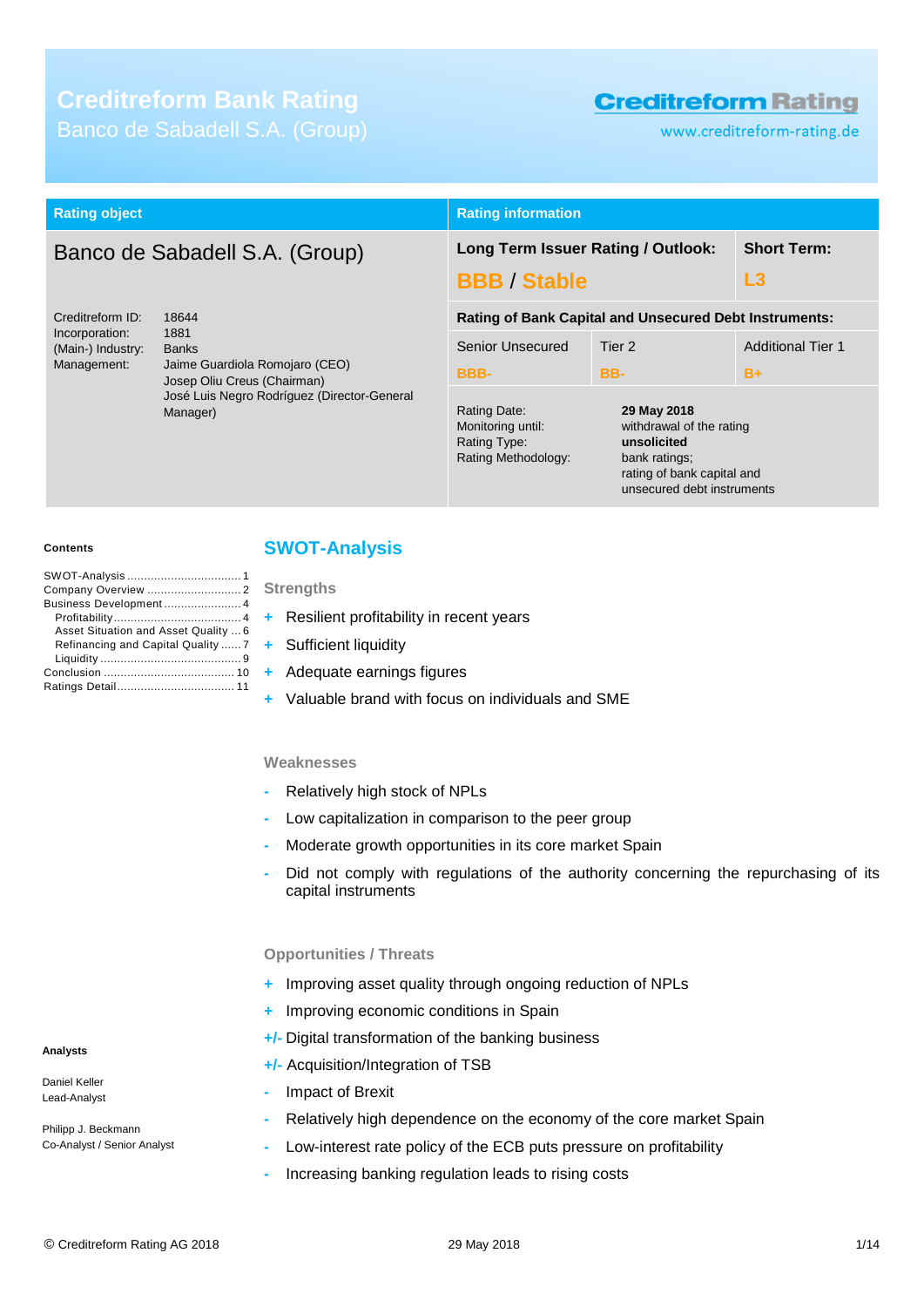## <span id="page-1-0"></span>**Company Overview**

Banco de Sabadell S.A. (hereafter: Sabadell or BS) is a banking group whose roots go back to 1881. Sabadell decided in October 2017 to relocate its registered headquarters from Barcelona to Alicante as a result of the independence ambitions of Catalonia; the operational headquarters, however, remained in Catalonia. The bank is recognized as an "other systemically important institution" (O-SII) and must therefore comply with additional regulatory requirements. With 26,171 employees (average of 2017) and 2,473 branches (thereof 1,880 in Spain) SB serves approximately 12.1 million customers and had total assets of €221 billion in 2017.

Sabadell acts as a universal bank (focus on individuals and SME) with activities in the insurance business, and operates primarily in Spain and the United Kingdom. In addition, SB has 13 representative offices worldwide and a noteworthy business in America, in particular in Mexico. SB is divided into four major business units. *Banking Business Spain* includes SB's commercial banking and corporate banking activities as well as its activities related to the markets and private banking area. *Asset Transformation* comprehensively manages problematic assets, abnormal risk, as well as real estate exposure, and also sets out and implements the strategy of real estate investee companies. By contrast, *Banking Business UK* comprises the retail business activities of SB's acquisition of the Trustee Savings Bank plc (TSB) in the United Kingdom. However, SB's business unit *Other Geographies* mostly comprises SB's activities in Mexico, but also overseas branches and representative offices that offer all types of banking and financial services related to corporate banking, private banking and commercial banking.

See Chart 1 for the contributions of each business unit to Sabadell's gross operating income (€5,737 million) and Chart 2 for the contributions to SB's net profit (€805 million) in 2017.



**Chart 1: Gross operating income of each business unit of Sabadell in 2017 (Source: Own presentation based on data of Annual report 2017 of Sabadell)**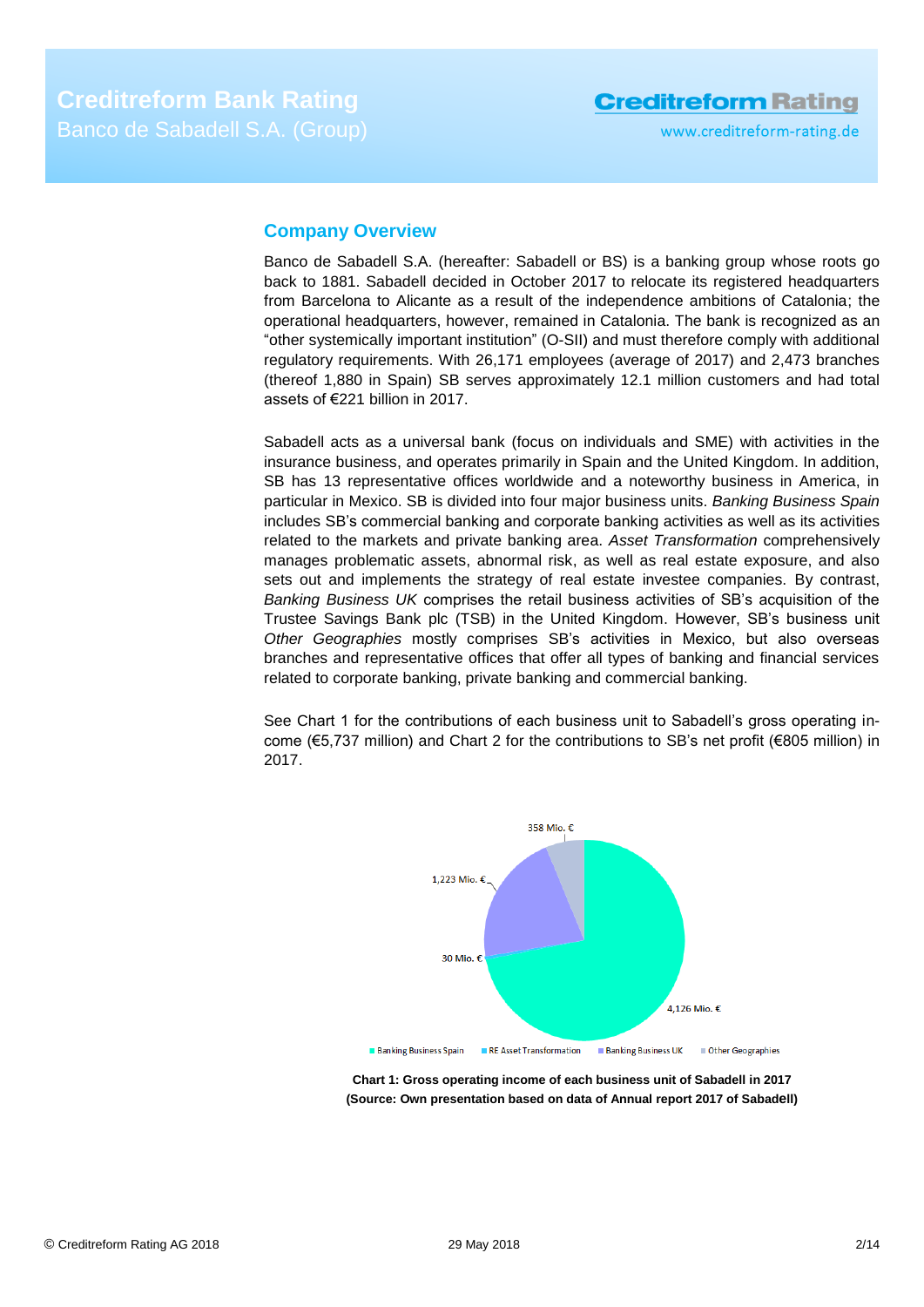## **Creditreform Rating**

www.creditreform-rating.de



**Chart 2: Net profit of each business unit of Sabadell in 2017 (Source: Own presentation based on data of Annual Report 2017 of Sabadell)**

SB's shareholder structure is ordinary. The majority of Sabadell's shares are free floating and the most significant shareholders are BlackRock Inc. with 4.99% and Fintech Investments Ltd. with 3.42% at year-end 2017.

The main subsidiaries and investments of Sabadell can be found in the following chart:



**Chart 3: Main subsidiaries and investments of Sabadell (Source: Own presentation based on data of S&P Global Market Intelligence and Annual Report 2017 of Sabadell)**

On 30 June 2015, Sabadell acquired TSB Banking Group plc – a retail bank located in the United Kingdom with total assets of €39.4 billion at the date of acquisition. The acquisition of TSB enabled Sabadell to access the banking market in the United Kingdom as well as to increase its international operations significantly. Moreover, SB sold its fullyconsolidated retail banking subsidiary Sabadell United Bank N.A. (USA) in July 2017. In addition, Sabadell sold its subsidiary Mediterráneo Vida SA, a term life insurance and retirement savings insurance firm in June 2017.

Sabadell is currently pursuing its business plan 2018-2020. According to the plan SB will focus on growing business in its priority markets Spain, United Kingdom and Mexico, and will further strengthen its commercial and digital capabilities, allowing the Bank to continue working towards its main priorities: the improvement of profitability and the reduction of non-performing assets.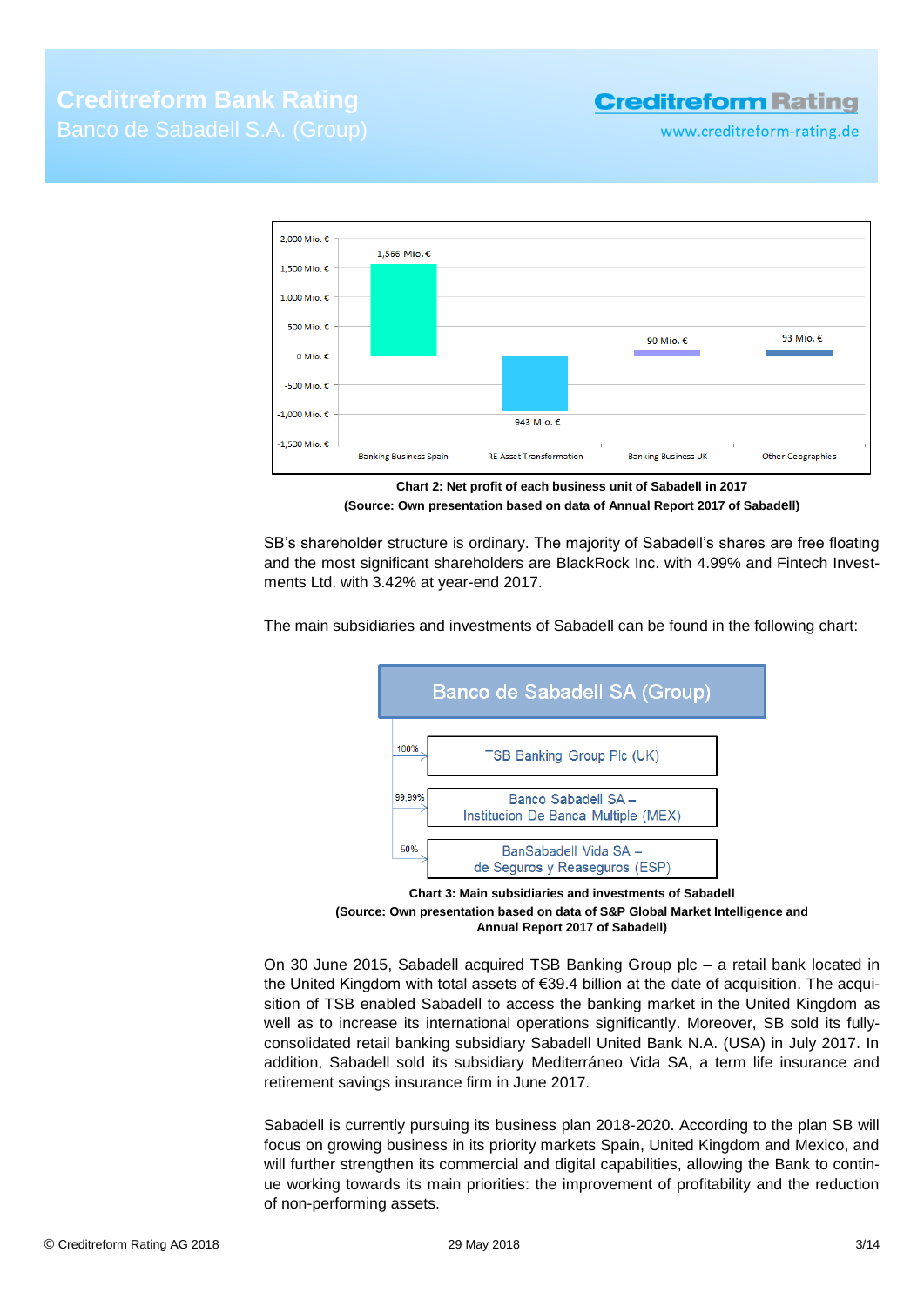## <span id="page-3-0"></span>**Business Development**

### <span id="page-3-1"></span>**Profitability**

Sabadell's operating income amounted to €5.56 billion in 2017, increasing by 4.7% in a year-over-year comparison (€252 million). Net interest income contributed 68.2% to SB's operating income, remaining roughly constant compared to the previous year (-€35 million). However, the significant growth in net interest income in the previous years is mainly attributable to the acquisition of TSB on one hand, and due to lower financing costs on the other. In 2017, TSB contributed €1 billion to SB's net interest income. Net fee and commission income accounted for 22% of operating income, increasing by 6.5% (€75 million) YOY due to the positive performance of service fees as well as asset management fees, and are primarily generated by the business unit *Banking Business Spain*. Net trading income contributed the lowest share of the three main drivers of operating income, accounting for 11.2% and increasing by 20% YOY (€105 million). This item comprises mostly net gains on sold debt securities (in particular public sector debt securities) as well as net gains on the disposal of derivatives.

By contrast, insurance income considers only income/expenses from assets/liabilities under insurance and reinsurance contracts. Other non-interest income consists of various items, such as contributions to deposit guarantee funds, contributions to the resolution fund, as well as expenses associated with non-financial activities.

Operating expenses amounted to  $63$  billion in 2017, increasing by 3.7% in a year-overyear comparison (€110 million). Personnel expenses, accounting for 50.2% of total expenses in 2017, decreased slightly by €38 million (3%) in a year-over-year comparison due to lower non-recurring staff expenses in 2017. The general increase over the previous years in this item is a result of the integration of TSB. Tech & Communications expenses increased over the past two years due to increased information technology expenses. Other expenses comprise the remaining expenses, and consist of various positions such as outsourced administrative services.

SB's pre-impairment operating profit amounted to €2.5 billion in the fiscal year 2017. Asset write-downs amounted to 2.2 billion in 2017 and consist mainly of €1.157 billion in impairments on loans and receivables as well as of impairments of non-financial assets of €799 million. After deduction of taxes and non-recurring events (most relevant are revenues related to gains of sold assets and a reinsurance commission [Sabadell United Bank, BanSabadell Vida SA and Mediterráneo Vida,]), the operating net profit increased by 12.5% (€89.3 million) at an amount of €805 million in 2017.

Considering SB's first-quarter results for 2018, the bank shows a development in its main sources of operating income comparable to the first quarter of 2017.

A detailed group income statement for the years 2014 - 2017 is shown in Figure 1 below: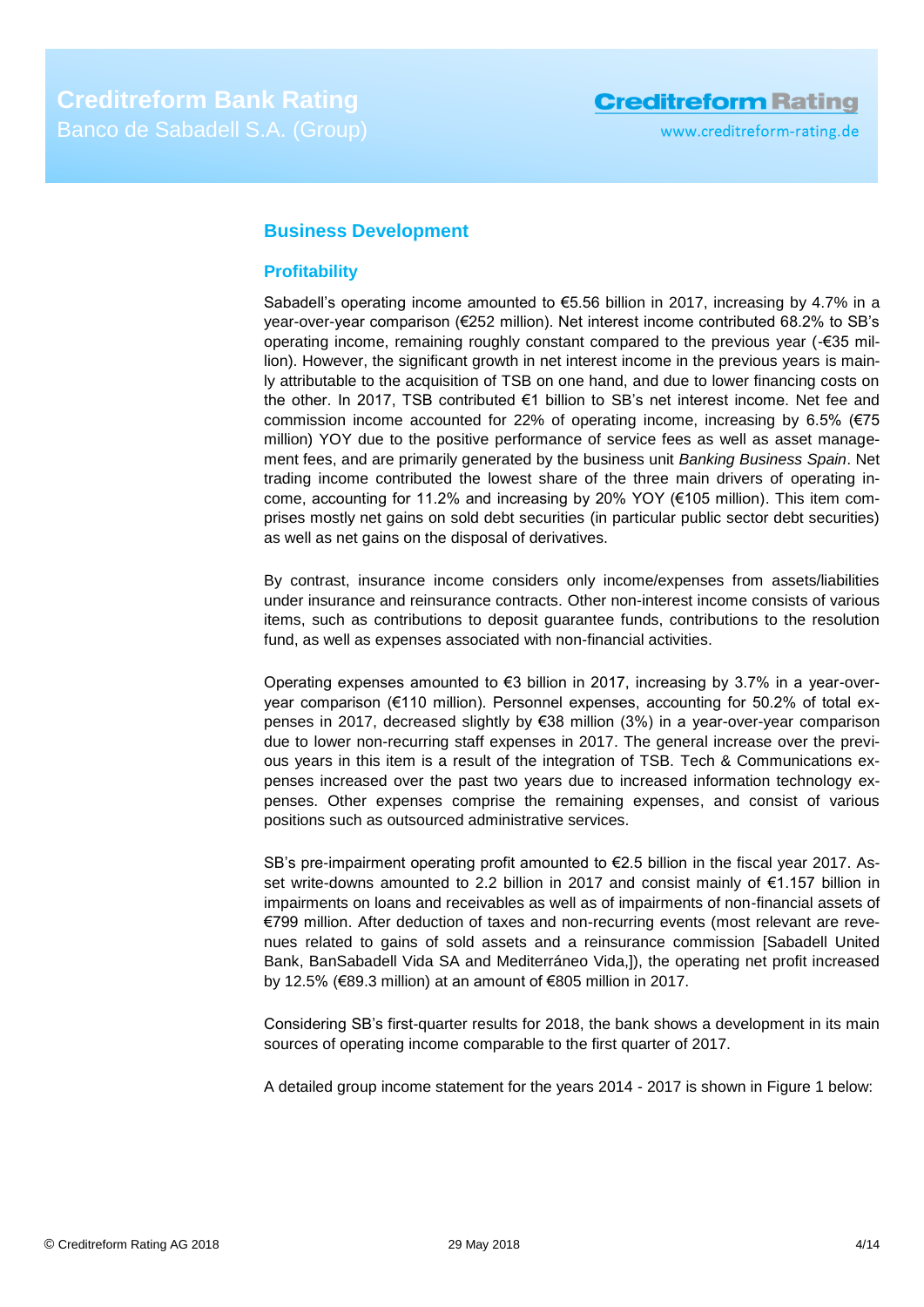## **Creditreform Rating**

www.creditreform-rating.de

**Creditreform Bank Rating** Banco de Sabadell S.A. (Group)

| <b>Income Statement</b>                  | 2014       | %        | 2015       | %       | 2016       | %       | 2017       | %       |
|------------------------------------------|------------|----------|------------|---------|------------|---------|------------|---------|
| Income ( $€000$ )                        |            |          |            |         |            |         |            |         |
| Net Interest Income                      | 2,259,706  | 50.0%    | 3,202,830  | 59.5%   | 3,837,752  | 72.2%   | 3,802,370  | 68.3%   |
| Net Fee & Commission Income              | 860,891    | 19.1%    | 1,087,763  | 20.2%   | 1,148,582  | 21.6%   | 1,223,436  | 22.0%   |
| Net Insurance Income                     | $-50,367$  | $-1.1%$  | $-44,205$  | $-0.8%$ | $-46,722$  | $-0.9%$ | $-19,047$  | $-0.3%$ |
| <b>Net Trading Income</b>                | 1,863,160  | 41.3%    | 1,261,668  | 23.4%   | 517,124    | 9.7%    | 622.533    | 11.2%   |
| <b>Equity Accounted Results</b>          | 101        | 0.0%     | 48,795     | 0.9%    | 74,573     | 1.4%    | 55,186     | 1.0%    |
| Dividends from Equity Instruments        | 8,628      | 0.2%     | 2,912      | 0.1%    | 10,037     | 0.2%    | 7.252      | 0.1%    |
| <b>Rental Revenue</b>                    | 80,347     | 1.8%     | 95,856     | 1.8%    | 108,195    | 2.0%    | 104,724    | 1.9%    |
| Lease and Rental Revenue                 | <b>NA</b>  | 0.0%     | <b>NA</b>  | 0.0%    | <b>NA</b>  | 0.0%    | <b>NA</b>  | 0.0%    |
| Other Noninterest Income                 | $-505,778$ | $-11.2%$ | $-273,816$ | $-5.1%$ | $-336,964$ | $-6.3%$ | $-231,767$ | $-4.2%$ |
| <b>Operating Income</b>                  | 4,516,688  | 100%     | 5,381,803  | 100%    | 5,312,577  | 100%    | 5,564,687  | 100%    |
| Expenses (€000)                          |            |          |            |         |            |         |            |         |
| Depreciation and Amortisation            | 278,104    | 15.1%    | 328,862    | 13.0%   | 395,896    | 13.3%   | 402.243    | 13.1%   |
| <b>Personnel Expense</b>                 | 1,169,295  | 63.5%    | 1,417,493  | 56.0%   | 1,595,065  | 53.7%   | 1,546,960  | 50.2%   |
| Occupancy & Equipment                    | 152,826    | 8.3%     | 211,020    | 8.3%    | 249,682    | 8.4%    | 229,656    | 7.5%    |
| <b>Tech &amp; Communications Expense</b> | 127,453    | 6.9%     | 165,831    | 6.6%    | 293,552    | 9.9%    | 438,059    | 14.2%   |
| Marketing and Promotion Expense          | 38,765     | 2.1%     | 87,497     | 3.5%    | 111,148    | 3.7%    | 106,706    | 3.5%    |
| <b>Other Provisions</b>                  | $-170,094$ | $-9.2%$  | $-20,216$  | $-0.8%$ | $-3.044$   | $-0.1%$ | 13,864     | 0.5%    |
| <b>Other Expense</b>                     | 244,805    | 13.3%    | 340,853    | 13.5%   | 326,839    | 11.0%   | 342.291    | 11.1%   |
| <b>Operating Expense</b>                 | 1,841,154  | 100%     | 2,531,340  | 100%    | 2,969,138  | 100%    | 3,079,779  | 100%    |
| Operating Profit & Impairment (€000)     |            |          |            |         |            |         |            |         |
| <b>Pre-impairment Operating Profit</b>   | 2,675,534  |          | 2,850,463  |         | 2,343,439  |         | 2,484,908  |         |
| Asset Writedowns                         | 2,231,120  |          | 2,273,772  |         | 1,398,856  |         | 2,223,989  |         |
| Net Income (€000)                        |            |          |            |         |            |         |            |         |
| Nonrecurring Revenue                     | 82,153     |          | 231,891    |         | 161,900    |         | 646,634    |         |
| Nonrecurring Expense                     | 40,174     |          | 63,821     |         | 87.061     |         | 59,300     |         |
| <b>Pre-tax Profit</b>                    | 486,393    |          | 744,761    |         | 1,019,422  |         | 848,253    |         |
| Income Tax Expense                       | 109,748    | 22.6%    | 32,516     | 4.4%    | 303,569    | 29.8%   | 43,075     | 5.1%    |
| <b>Discontinued Operations</b>           | n          |          | $\Omega$   |         | $\Omega$   |         | $\theta$   |         |
| <b>Net Profit</b>                        | 376,645    |          | 712,245    |         | 715,853    |         | 805,178    |         |

**Figure 1: Group income statement**

#### **(Source: S&P Global Market Intelligence and Creditreform Rating AG)**

Due to Sabadell's increased net profit in 2017, its earnings figures improved in comparison to the previous year. However, the peer group recorded a more distinct improvement. As a result, SB's values of ROAA, ROAE and RORWA are still slightly behind its peers on average. Moreover, the improvement of SB's figures is only attributable to its nonrecurring revenues in 2017.

By contrast, although SB noticed a less favorable net interest margin in comparison to the previous year, SB is still clearly above the average of its competitors. In addition, SB's cost income ratios are noticeably lower than the average of its competitors. However, SB's cost income ratio deteriorated significantly since the acquisition of TSB in 2015.

The development of the key earnings figures for the years 2014 - 2017 is detailed as follows:

| Income Ratios (%)               | 2014  | 1961     | 2015  | %       | 2016  | %       | 2017  | %       |
|---------------------------------|-------|----------|-------|---------|-------|---------|-------|---------|
| Return on Average Assets (ROAA) | 0.23  | 0.13     | 0.38  | 0.15    | 0.35  | $-0.03$ | 0.38  | 0.03    |
| Return on Equity (ROAE)         | 3.46  | 1.69     | 5.93  | 2.47    | 5.53  | $-0.40$ | 6.15  | 0.62    |
| RoRWA                           | 0.49  | 0.27     | 0.86  | 0.37    | 0.83  | $-0.03$ | 0.97  | 0.14    |
| Net Interest Margin             | 1.58  | 0.36     | 1.89  | 0.30    | 2.08  | 0.19    | 1.97  | $-0.11$ |
| Cost income Ratio ex. Trading   | 69.39 | $-44.12$ | 61.44 | $-7.95$ | 61.92 | 0.48    | 62.32 | 0.40    |
| Cost income Ratio               | 40.76 | $-23.72$ | 47.04 | 6.27    | 55.89 | 8.85    | 55.35 | $-0.54$ |
| Change in & Points              |       |          |       |         |       |         |       |         |

**Figure 2: Group key earnings figures (Source: S&P Global Market Intelligence)**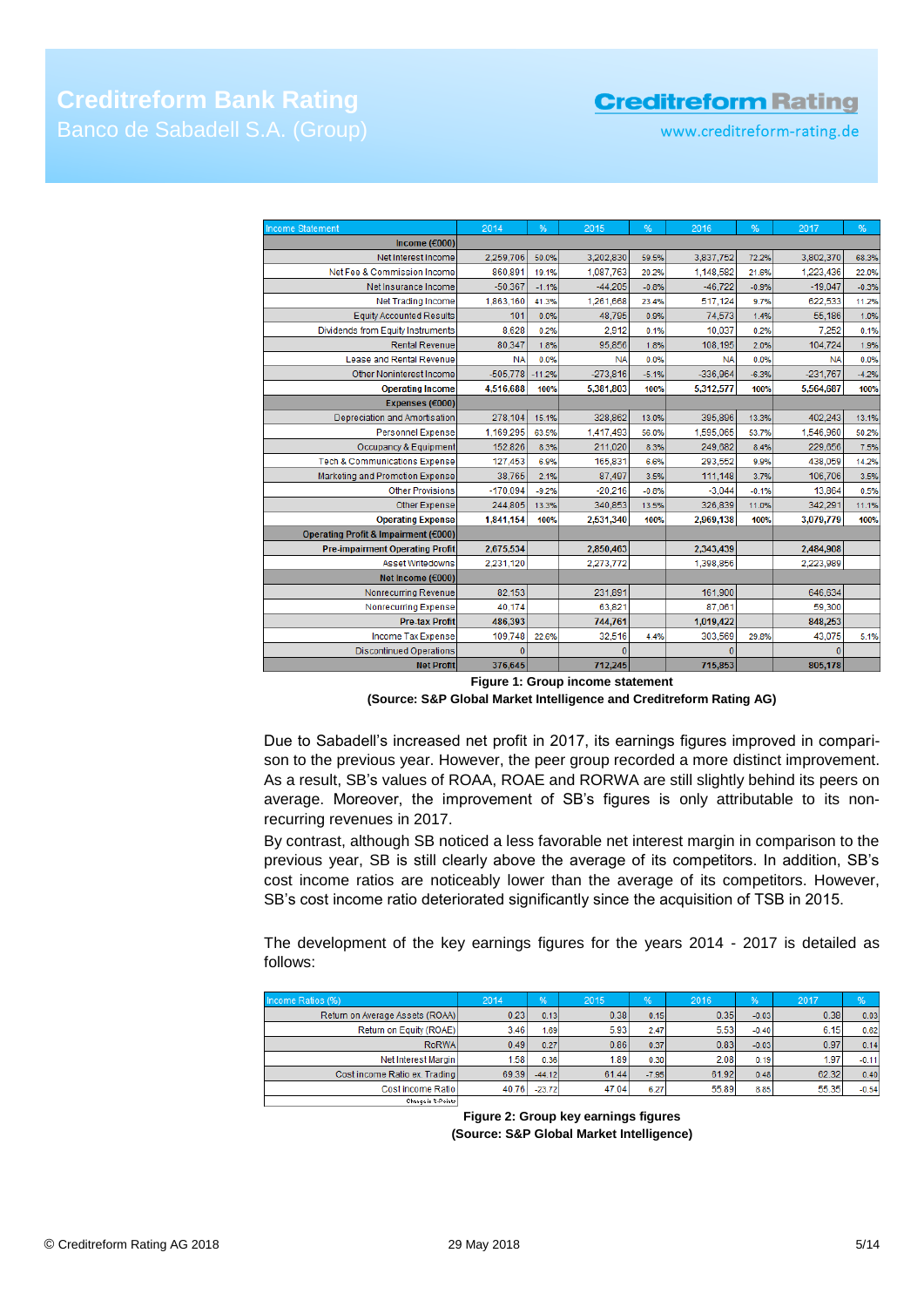# **Creditreform Rating**

#### <span id="page-5-0"></span>**Asset Situation and Asset Quality**

Sabadell's financial assets accounted for 91% of total assets in 2017, increasing by 6.7% (€12.85 billion). Net loans to customers represent the largest share of assets, accounting for 64.9% and decreasing by 1% YOY ( $\epsilon$ 1.5 billion). The decrease is mainly attributable to the sale of Sabadell Bank United, which was partially offset by increased loans of SB. Remarkable is that 60% of SB's loans are secured loans, 30.6% are loans in foreign currencies, and only 6.8% are loans to the general government sector. Total securities, as the second largest asset, represent 12.2% of SB's total assets and decreased by 4.7% YOY (€1.3 billion). This balance sheet item consists primarily of government debt securities. Approximately one half of SB's debt securities are held to maturity, whereas the other half is available for sale. Moreover, Sabadell increased its cash balances at central banks significantly over the previous year. By contrast, SB's amount of net loans to banks is comparable to the previous years and accounts for only 2.4% of total assets. The changes in non-current assets held for sale are attributable to the aforementioned sale of Mediterráneo Vida SA, which was initiated in 2016. The remaining amount in this position comprises mostly foreclosed tangible assets received from SB's borrowers and other debtors.

The group's total assets amounted to  $\epsilon$ 221 billion in 2017, increasing by 4.1% YOY ( $\epsilon$ 8.8) billion).

The development of Sabadell's assets for the years 2014 - 2017 is shown in detail in the following:

| Assets (€000)                            | 2014        | %     | 2015        | %     | 2016          | %     | 2017        | %     |
|------------------------------------------|-------------|-------|-------------|-------|---------------|-------|-------------|-------|
| Cash and Balances with Central Banks     | 1,189,787   | 0.7%  | 7,343,481   | 3.5%  | 11,688,250    | 5.5%  | 26,362,807  | 11.9% |
| Net Loans to Banks I                     | 4,623,197   | 2.8%  | 5,002,066   | 2.4%  | 4.291.996     | 2.0%  | 5,379,155   | 2.4%  |
| Net Loans to Customers                   | 110,835,723 | 67.9% | 146,815,737 | 70.4% | 145, 173, 865 | 68.3% | 143,597,966 | 64.9% |
| <b>Total Securities</b>                  | 26,785,234  | 16.4% | 28,290,786  | 13.6% | 28,290,286    | 13.3% | 26,961,701  | 12.2% |
| <b>Financial Assets</b>                  | 143,433,941 | 88%   | 187,452,070 | 90%   | 189,444,397   | 89%   | 202,301,629 | 91%   |
| Equity Accounted Investments             | 513,227     | 0.3%  | 340,996     | 0.2%  | 380,672       | 0.2%  | 575,644     | 0.3%  |
| Other Investments                        |             | 0.0%  |             | 0.0%  |               | 0.0%  |             | 0.0%  |
| Insurance Assets                         | 11,827      | 0.0%  | 14.739      | 0.0%  |               | 0.0%  |             | 0.0%  |
| Noncurrent Assets HFS & Discontinued Ops | 2.249.935   | 1.4%  | 2,542,386   | 1.2%  | 4,578,694     | 2.2%  | 2.561.744   | 1.2%  |
| Tangible and Intangible Assets           | 5,574,162   | 3.4%  | 6.269.096   | 3.0%  | 6.610.815     | 3.1%  | 6.072.381   | 2.7%  |
| <b>Tax Assets</b>                        | 7.127.981   | 4.4%  | 7.255.450   | 3.5%  | 7.055.876     | 3.3%  | 6.861.406   | 3.1%  |
| <b>Total Other Assets</b>                | 4,434,600   | 2.7%  | 4.753.034   | 2.3%  | 4,437,265     | 2.1%  | 2.975.511   | 1.3%  |
| <b>Total Assets</b>                      | 163,345,673 | 100%  | 208,627,771 | 100%  | 212,507,719   | 100%  | 221.348.315 | 100%  |

**Figure 3: Development of assets (Source: S&P Global Market Intelligence)**

Despite Sabadell's reduction of its relatively high stock of NPLs, SB's asset quality remained roughly at the same level in comparison to the previous year.

The NPL ratio of 5.52%, as well as the NPL / RWA ratio of 10.2% - despite their improvements YOY - remain significantly less favorable in comparison to the peer group. Sabadell is still struggling with legacy issues from their non-performing loan portfolio since the dramatic increase in 2012. Nevertheless, SB records a continuous decline of its NPL stock since 2013 and is still ambitious about reducing its NPL ratio in the upcoming years. Considering the reserves / impaired loans ratio, SB records a declining ratio while the peer group remains roughly on the same level as in the previous year. In addition, the peer group clearly shows a more prudent approach in this respect.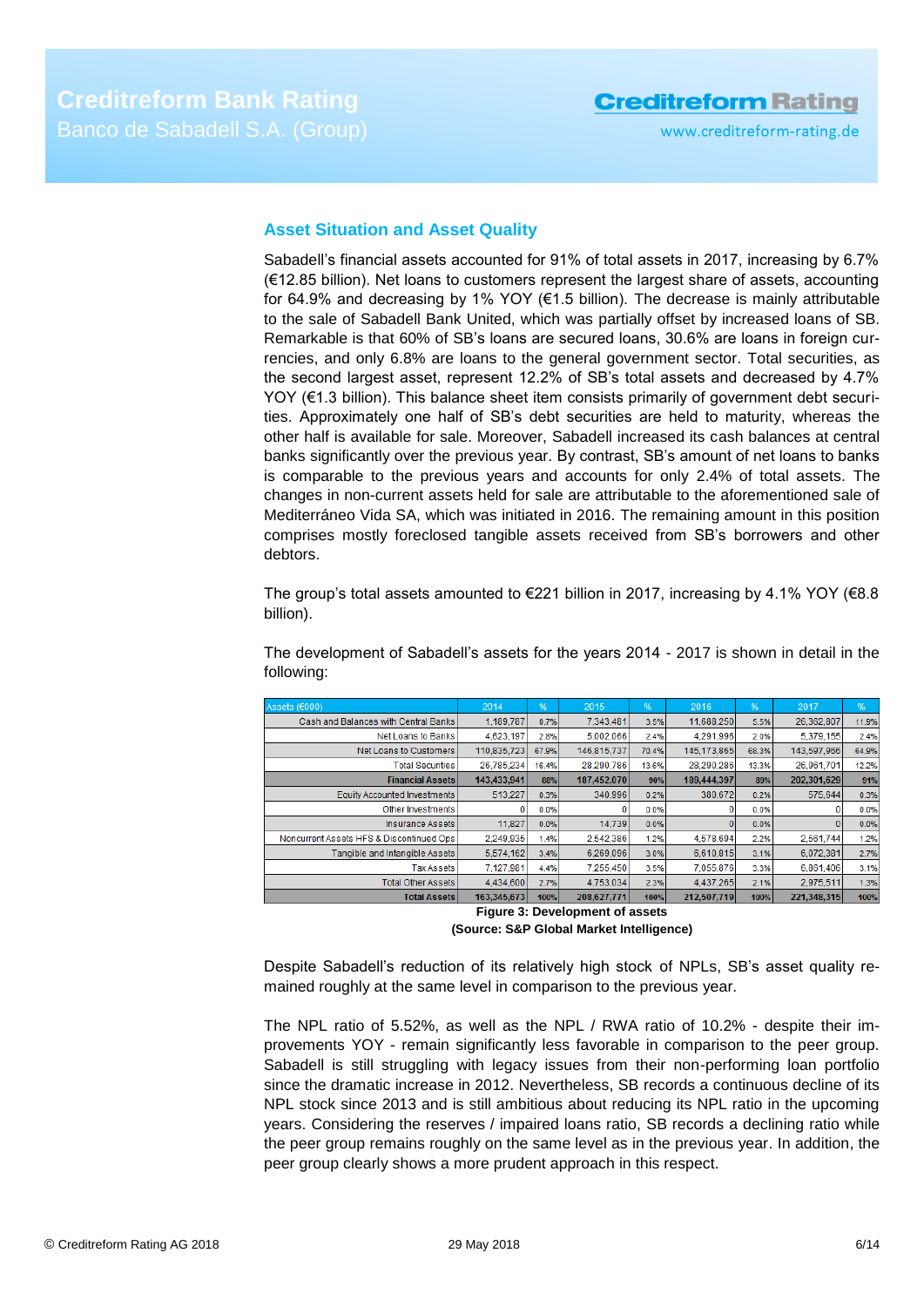www.creditreform-rating.de

SB's net write-offs / risk-adjusted assets ratio deteriorated over the previous years while that of the peer group improved. However, SB's ratio is still more favorable than those of the peer group. By contrast, the RWA ratio of SB is in line with its competitors, as SB was able to catch up to the peer group in recent years through a reduction of its risk-weighted assets. The reduction of SB's RWA ratio is, among others, attributable to the sale of Sabadell United Bank, as well as the use of new models for retail customers.

In general, SB should continue with its ambitions to reduce its stock of NPL's to improve its asset quality. This would enable SB to catch up to its competitors in the near future.

The development of asset quality figures in the years 2014 - 2017 is detailed as follows:

| Asset-Quality (%)                     | 2014  | 96'     | 2015  | %       | 2016      | %         | 2017      | $\frac{9}{6}$ |
|---------------------------------------|-------|---------|-------|---------|-----------|-----------|-----------|---------------|
| Non Performing Loans (NPL) / Loans    | 14.35 | 0.17    | 8.56  | $-5.80$ | 6.71      | $-1.84$   | 5.52      | $-1.19$       |
| NPL / RWA                             | 21.38 | $-0.61$ | 14.15 | $-7.23$ | 11.32     | $-2.83$   | 10.21     | $-1.12$       |
| Potential Problem Loans / NPL         | 22.19 | 0.85    | 34.48 | 12.29   | <b>NA</b> | <b>NA</b> | <b>NA</b> | <b>NA</b>     |
| Reserves / Impaired Loans             | 49.10 | $-1.55$ | 53.00 | 3.90    | 51.04     | $-1.96$   | 47.37     | $-3.67$       |
| Net Write-offs / Risk-adjusted Assets | 1.17  | 0.20    | 1.25  | 0.08    | 0.61      | $-0.64$   | 0.65      | 0.04          |
| Risk-weighted Assets/ Assets          | 45.56 | 0.99    | 42.55 | $-3.01$ | 40.50     | $-2.05$   | 35.08     | $-5.43$       |
| Change in & Points                    |       |         |       |         |           |           |           |               |

**Figure 4: Development of asset quality (Source: S&P Global Market Intelligence)**

### <span id="page-6-0"></span>**Refinancing and Capital Quality**

Sabadell's financial liabilities accounted for almost 100% of total liabilities in 2017, increasing by 5.8% YOY (€11.3 billion). Total deposits from customers represent the largest share of SB's liabilities with 65%, remaining almost constant YOY (+€0.9 billion). The majority of customer deposits are deposits on demand (€98 billion). An amount of €42.2 billion are deposits in foreign currencies, which are mainly attributable to TSB. Total deposits from banks correspond to 20.2% of SB's liabilities, increasing by 47.4% YOY (€13.5 billion), mainly due to SB's participation in the targeted longer-term refinancing operations (TLTRO II) of the ECB. Thus, the increase in liabilities is in particular in the item of deposits with agreed maturity. Total debt, accounting for only 11.4% of SB's liabilities, decreased by 10.3% YOY (€2.75 billion) and consists primarily of senior debt (€21.3 billion, thereof: €10.1 billion of covered bonds). Derivative liabilities, accounting for 1.1% (€2.36 billion) of SB's liabilities and consist primarily of interest rate and currency derivatives.

The movement of SB's insurance liabilities respectively non-current liabilities held for sale in 2015 and 2016 are a result of the sale of the aforementioned Mediterráneo Vida SA.

The development of refinancing and capitalization in the years 2014 - 2017 is detailed as follows: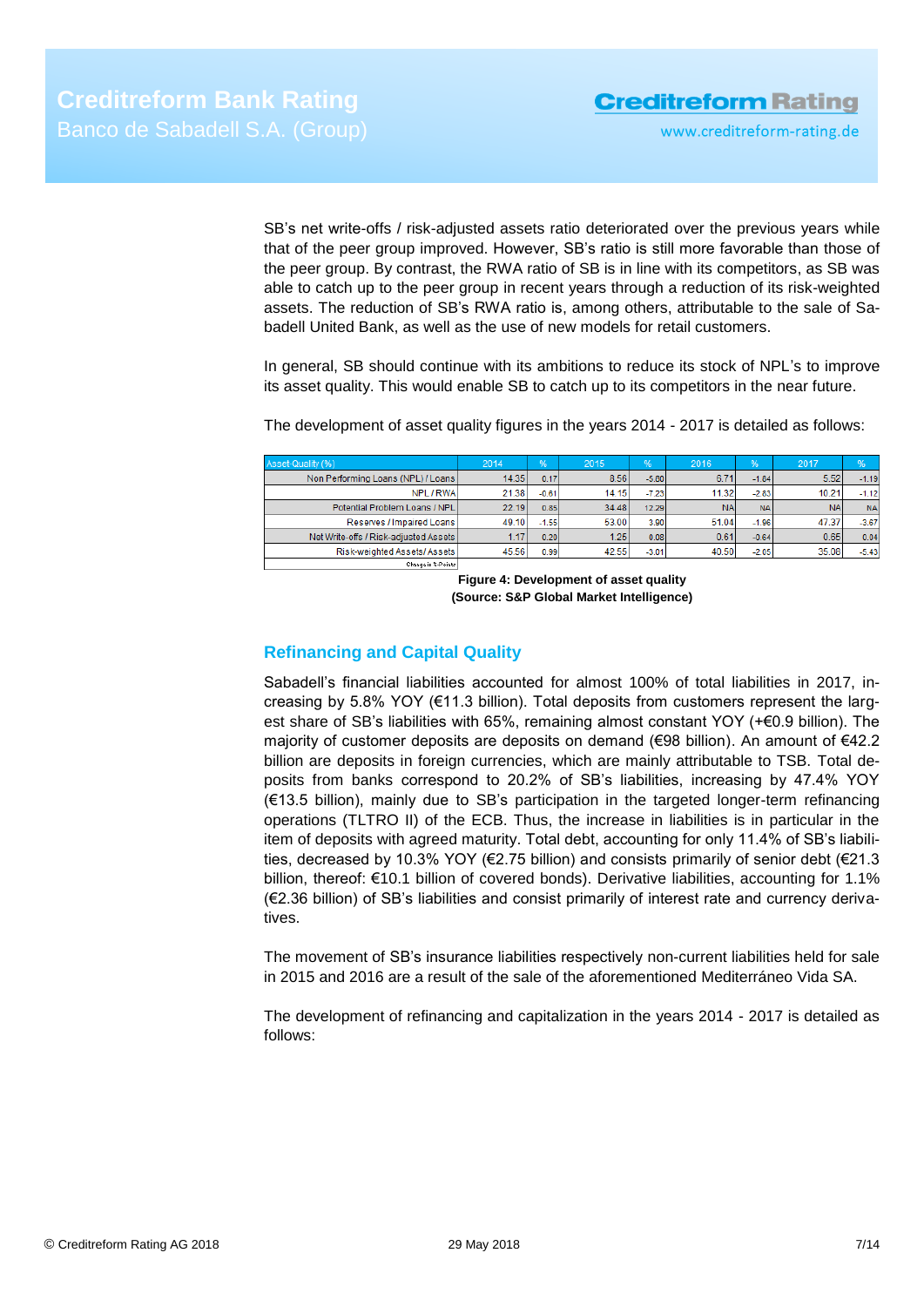# **Creditreform Bank Rating** Banco de Sabadell S.A. (Group)

## **Creditreform Rating**

www.creditreform-rating.de

| Liabilities (€000)                          | 2014        | %         | 2015        | %     | 2016        | %        | 2017        | %       |
|---------------------------------------------|-------------|-----------|-------------|-------|-------------|----------|-------------|---------|
| <b>Total Deposits from Banks</b>            | 23,489,739  | 15.4%     | 26,290,788  | 13.4% | 28,494,516  | 14.3%    | 42,018,347  | 20.2%   |
| <b>Total Deposits from Customers</b>        | 98,208,370  | 64.6%     | 132,891,337 | 67.9% | 134,414,536 | 67.4%    | 135,307,437 | 65.0%   |
| <b>Total Debt</b>                           | 21,208,691  | 13.9%     | 27,864,371  | 14.2% | 26,533,538  | 13.3%    | 23,787,844  | 11.4%   |
| Derivative Liabilities                      | 2,078,289   | 1.4%      | 2,182,713   | 1.1%  | 3,086,068   | 1.5%     | 2,360,622   | 1.1%    |
| Securities Sold, not yet Purchased          | 176,170     | 0.1%      | 151,904     | 0.1%  | 59,892      | 0.0%     | 69,854      | 0.0%    |
| <b>Other Financial Liabilities</b>          | 2,673,314   | 1.8%      | 2,422,181   | 1.2%  | 2,603,270   | 1.3%     | 2,971,394   | 1.4%    |
| <b>Total Financial Liabilities</b>          | 147,834,573 | 97%       | 191,803,294 | 98%   | 195,191,820 | 98%      | 206,515,498 | 99%     |
| Insurance Liabilities                       | 2,224,787   | 1.5%      | 2,136,591   | 1.1%  | $\Omega$    | 0.0%     | 0           | 0.0%    |
| Non-Current Liab. HFS & Discontinued Ops    |             | 0.0%      |             | 0.0%  | 2,213,368   | 1.1%     | 20,645      | 0.0%    |
| Unit-Linked Insurance and Investment Contr. | 164,784     | 0.1%      | 81,704      | 0.0%  | o           | 0.0%     | o           | 0.0%    |
| <b>Tax Liabilities</b>                      | 879,855     | 0.6%      | 580,357     | 0.3%  | 778,540     | 0.4%     | 531,938     | 0.3%    |
| Noncurrent Asset Retirement Obligations     | 122,441     | 0.1%      | 115,018     | 0.1%  | 114,025     | 0.1%     | 101,334     | 0.0%    |
| <b>Other Provisions</b>                     | 272,774     | 0.2%      | 231,207     | 0.1%  | 192,189     | 0.1%     | 216,204     | 0.1%    |
| <b>Total Other Liabilities</b>              | 630,507     | 0.4%      | 911,939     | 0.5%  | 934,801     | 0.5%     | 740,915     | 0.4%    |
| <b>Total Liabilities</b>                    | 152,129,721 | 93.1%     | 195,860,110 | 93.9% | 199,424,743 | 93.8%    | 208,126,534 | 94.0%   |
| <b>Total Equity</b>                         | 11,215,952  | 6.9%      | 12,767,661  | 6.1%  | 13,082,976  | 6.2%     | 13,221,781  | 6.0%    |
| <b>Total Passiva</b>                        | 163,345,673 | 100%      | 208,627,771 | 100%  | 212,507,719 | 100%     | 221,348,315 | 100%    |
| Deposits from Customers Growth*             | $-1.16$     | <b>NA</b> | 35.32       | 36.48 | 1.15        | $-34.17$ | 0.66        | $-0.48$ |
| Change in Z-Points                          |             |           |             |       |             |          |             |         |

**Figure 5: Development of refinancing and capital adequacy (Source: S&P Global Market Intelligence)**

Sabadell's regulatory capital ratios improved significantly in comparison to the previous year; however, SB is still clearly behind its competitors with its capital ratios.

Sabadell's increase in the CET1 ratio by 1.42 percentage points is a result of retained profits on one hand and SB's decreased risk-weighted assets in comparison to the previous year on the other. In addition, SB achieved a growth of its Tier 1 ratio of 2.32 percentage points through two AT1 issues of €750 million and €400 million in 2017. SB's total capital ratio increased correspondingly. However, all of the three aforementioned regulatory capital ratios are less favorable than the average of SB's competitors. Here, SB should continue with its ambitions to improve its capitalization.

The leverage ratio of SB is, as is the case with its capital ratios, behind that of its competitors. Both SB and the peer group were able to improve in this ratio in the same proportion YOY. Noteworthy is that SB's total equity / total assets ratio has continuously been in decline over recent years. In addition, SB is behind its peer on average in this ratio.

Sabadell's capital ratios are the least favorable performers of all of the areas analyzed.

The development of capital ratios for 2014 - 2017 is detailed as follows:

| Capital (€000)                            | 2014       | $\sqrt{96}$ | 2015       | %          | 2016       | $\frac{1}{26}$ | 2017       | %       |
|-------------------------------------------|------------|-------------|------------|------------|------------|----------------|------------|---------|
| <b>Total Capital</b>                      | 9,541,892  | 2.59        | 11.417.382 | 19.66      | 11,851,597 | 3.80           | 12.524.251 | 5.68    |
| Total Risk-weighted Assets                | 74,417,813 | 2.12        | 88,768,713 | 19.28      | 86,069,980 | $-3.04$        | 77,638,150 | $-9.80$ |
| Capital Ratios (%)                        |            |             |            |            |            |                |            |         |
| Core Tier 1 Ratio                         | 11.70      | $-0.26$     | 11.50      | $-0.19$    | 12.00      | 0.50           | 13.43      | 1.42    |
| <b>Tier 1 Ratiol</b>                      | 11.70      | $-0.26$     | 11.50      | $-0.19$    | 12.00      | 0.50           | 14.32      | 2.32    |
| <b>Total Capital Ratio</b>                | 12.82      | 0.06        | 12.86      | 0.04       | 13.77      | 0.91           | 16.13      | 2.36    |
| Leverage Ratio                            | 5.10       | <b>NA</b>   | 4.85       | $-0.25$    | 4.76       | $-0.09$        | 4.97       | 0.21    |
| Fully Loaded: Common Equity Tier 1 Ratio  | 11.46      | $-0.50$     | 11.41      | $-0.05$    | 12.05      | 0.64           | 12.78      | 0.73    |
| Fully Loaded: Tier 1 Ratio                | <b>NA</b>  | NA          | <b>NA</b>  | <b>NA</b>  | 12.05      | <b>NA</b>      | 14.26      | 2.21    |
| Fully Loaded: Risk-weighted Capital Ratio | <b>NA</b>  | <b>NAI</b>  | <b>NA</b>  | <b>NAI</b> | 13.83      | <b>NA</b>      | 16.08      | 2.25    |
| Total Equity/ Total Assets                | 6.87       | 0.62        | 6.12       | $-0.75$    | 6.16       | 0.04           | 5.97       | $-0.18$ |
| contract the state of the state of the    |            |             |            |            |            |                |            |         |

**Figure 6: Development of capital ratios (Source: S&P Global Market Intelligence)**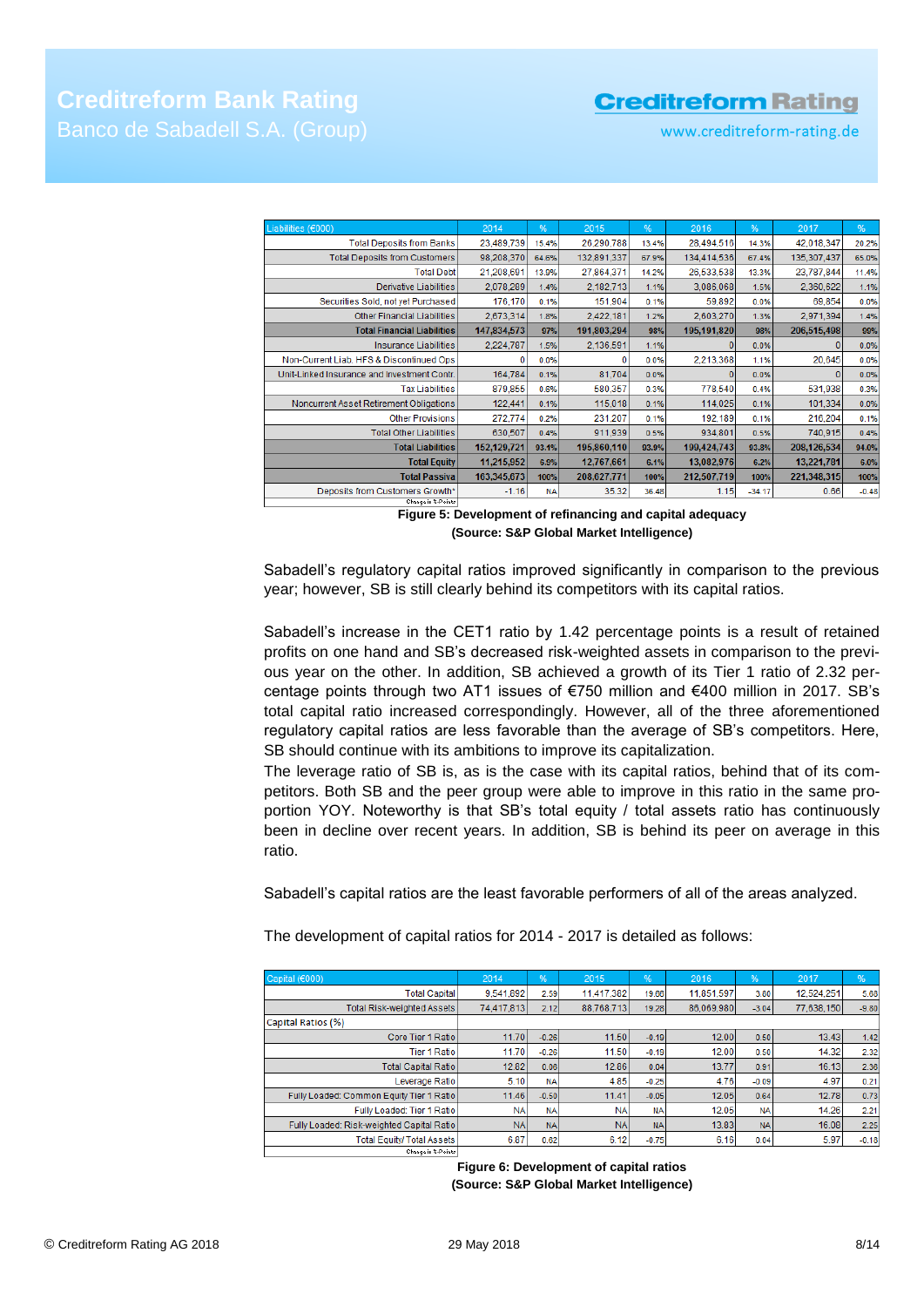www.creditreform-rating.de

Due to Sabadell's bank capital and debt structure, SB's senior unsecured debt instruments have been notched down by one notch in comparison to the long-term issuer rating. However, SB's Tier 2 capital rating is four notches below the long-term issuer rating based on the bank's capital structure and seniority in accordance with our rating methodology. Additional Tier 1 capital is rated five notches below the long-term issuer rating, reflecting a high bail-in risk in the event of resolution.

#### <span id="page-8-0"></span>**Liquidity**

Sabadell's liquidity situation is satisfactory. The bank's liquidity coverage ratio (excluding TSB) is in line with the average of the peer group. However, through the contribution of TSB with a LCR of 295%, the weighted average outperforms the peer group.

The bank's interbank ratio is significantly lower than the average of its competitors and reflects SB's relatively high amount of total deposits from banks in comparison to its net loans to credit intuitions. Sabadell's loan to deposit ratio remained stable and relatively balanced over the previous years and is in line with the average of the peer group.

The development of the liquidity ratios for the years 2014 - 2017 is shown in detail as follows:

| Liquidity (%)             | 2014   |           | 2015      | OZ.       | 2016       | <b>LO<sub>K</sub></b> | 2017      |         |
|---------------------------|--------|-----------|-----------|-----------|------------|-----------------------|-----------|---------|
| Liquidity Coverage Ratiol | 114.35 | <b>NA</b> | <b>NA</b> | <b>NA</b> | $*$ 132.00 | <b>NA</b>             | $*168.00$ | 36.00   |
| Interbank Ratio           | 19.68  | 4.41      | 19.03     | $-0.66$   | 15.06      | $-3.96$               | 12.80     | $-2.26$ |
| Loan to Deposit (LTD)     | 112.86 | $-0.80$   | 110.48    | $-2.38$   | 108,00     | $-2.47$               | 106.13    | $-1.88$ |
| Change to Michael         |        |           |           |           |            |                       |           |         |

<span id="page-8-1"></span>\*excluding TSB

**Figure 7: Development of liquidity (Source: S&P Global Market Intelligence and SB)**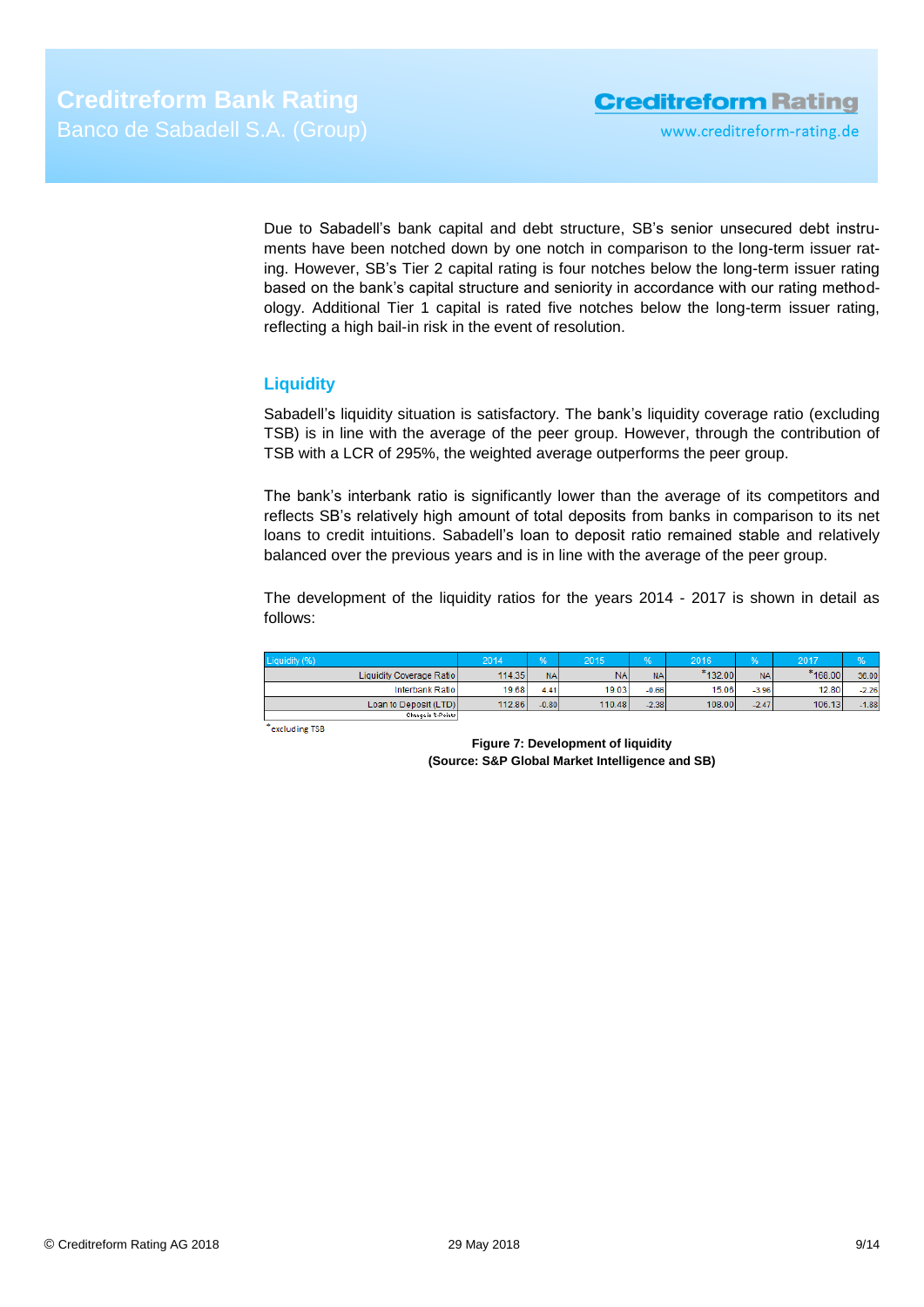## **Conclusion**

Overall, Banco de Sabadell SA (Group) recorded a year of consolidation in 2017; however, SB still has some legacy issues in relation with its high stock of NPL's. In addition, despite strong improvements, SB struggles to keep up with its competitors regarding its regulatory capital ratios.

Despite the low-interest environment in Europe, Sabadell was able to keep a favorable net interest margin and a sound net interest income in 2017, mainly as a result of reduced interest expense. In addition, SB increased its net fee & commission income significantly over the past years. However, SB's operating expenses increased accordingly. As a result of a relatively high stock of NPL's and correspondingly high amounts of asset write-downs, SB struggles to remain profitable. However, SB counteracted this issue in 2017 through various non-recurring revenues, which ultimately led to an improved net profit in comparison to the previous year.

In addition, the aforementioned stock of NPL's has a significant negative impact on SB's asset quality. Here, SB should continue to reduce its NPL stock, respectively to improve its asset quality in the near future. Aside from this, the development of SB's risk-weighted assets is favorable and enables SB to improve its regulatory capital ratios significantly. However, in comparison to its competitors, SB struggles to keep up. A lower dividend payment would mitigate this issue. Notwithstanding, SB complies with all regulatory requirements with its ratios.

Considering SB's deposits from customers, SB records a stable development. Moreover, SB's relatively low value of total debt is remarkable. In general, SB shows a sound funding position. Furthermore, the liquidity situation of the bank is satisfactory.

It remains to be seen to what extent SB will be able to create value out of the acquisition of TSB. On one hand, this acquisition improves SB's geographical diversification and mitigates its dependency on the core market Spain. However, on the other hand, an exchange rate risk arises as a result of the political development in the United Kingdom. Moreover, the decision to move the SB's registered headquarters from Barcelona to Alicante creates a reliability of expectations; however, there remains a degree of political risk due to Catalonia's independence ambitions, which might have a negative impact on SB's business.

In the near future, growing regulations, ongoing digitization, as well as the low-interest rate environment in the EU pose a general challenge for the banking landscape. Notwithstanding, an interest rate reversal is becoming more likely, as well as the termination of the ECB bond-buying program. In particular, a rapid increase in the interest rates goes hand-in-hand with an interest-rate adjustment risk for banks, which have adjusted to longterm low-interest rates.

In a scenario analysis, the rating developed considerably better in the "best case" scenario and significantly less favorable in the "worst case" scenario. The ratings of bank capital and (preferred) senior unsecured debt would behave similarly based on our rating mechanism. These ratings are particularly sensitive to changes in total equity and to bank capital and debt structure in general.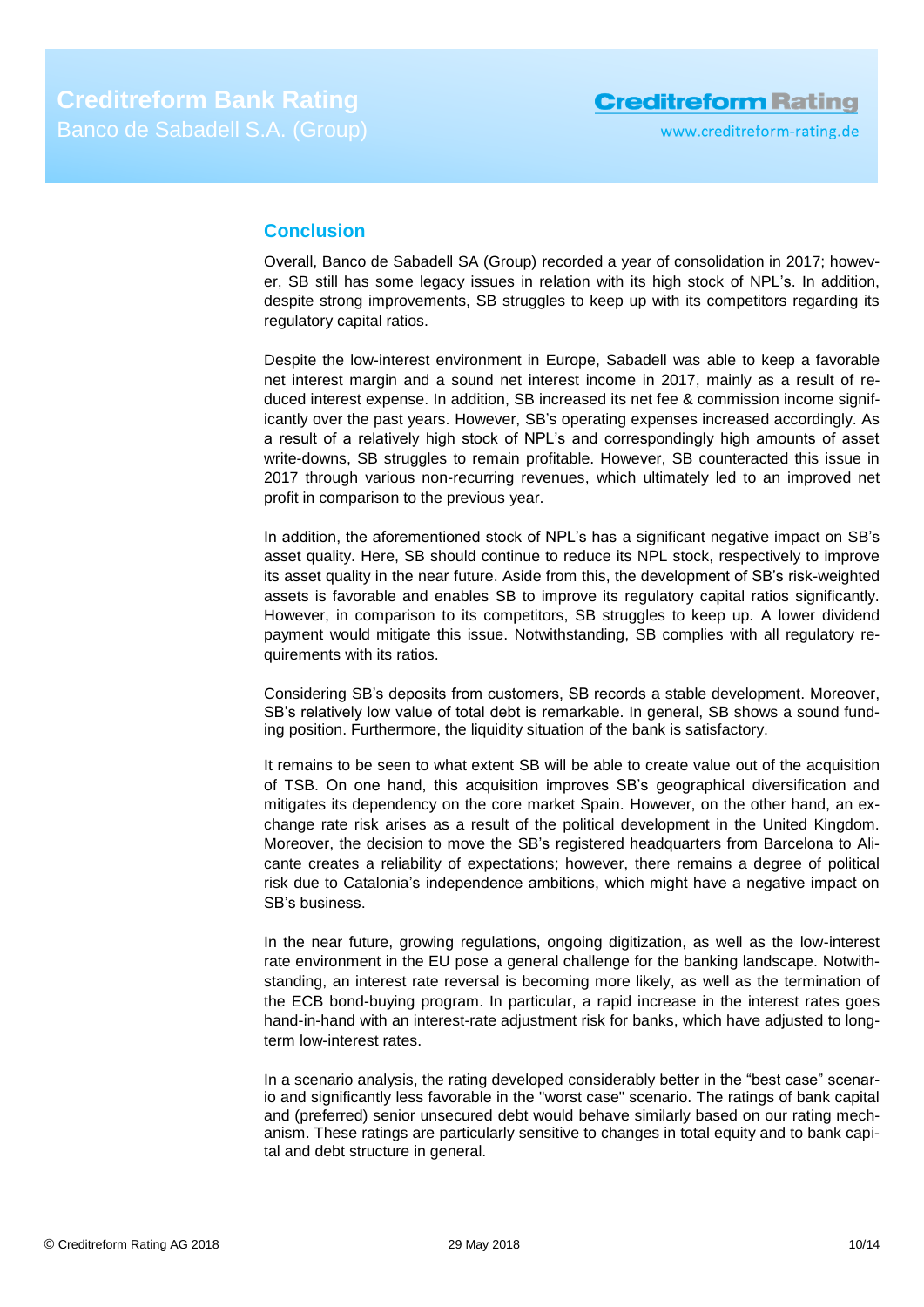### <span id="page-10-0"></span>**Ratings Detail**

**Bank ratings**

The bank ratings are dependent on a host of quantitative and qualitative factors. An improvement in either sub-category may result in a higher rating score.

LT Issuer / Short-Term / Outlook **BBB / L3 / Stable**

**Bank Capital and Debt Instruments Ratings**

The ratings for bank capital and debt instruments are inter alia dependent on subordination and relative size of the instrument class, based on the long-term issuer rating of the bank.

| 'preferred senior unsecured debt: | BBB- |
|-----------------------------------|------|
| Tier 2 (T2):                      | BB-  |
| Additional Tier 1 (AT1):          | $B+$ |

**Ratings Detail and History**

| <b>Ratings</b>                           |                    |                         |                     |  |
|------------------------------------------|--------------------|-------------------------|---------------------|--|
| <b>Bank Capital und Debt Instruments</b> |                    |                         |                     |  |
| Instruments                              | <b>Rating Date</b> | <b>Publication Date</b> | Ratings             |  |
| Senior Unsecured / T2 / AT1              | 29 May 2018        | 30 May 2018             | BBB- $/$ BB- $/$ B+ |  |
|                                          |                    |                         |                     |  |
| <b>Bank Issuer Ratings</b>               |                    |                         |                     |  |
| Type                                     | <b>Rating Date</b> | <b>Publication Date</b> | Ratings             |  |
| LT Issuer / Outlook / Short-Term         | 29 May 2018        | 30 May 2018             | BBB / L3 / Stable   |  |
| Figure 8: Ratings Detail and History     |                    |                         |                     |  |

© Creditreform Rating AG 2018 29 May 2018 11/14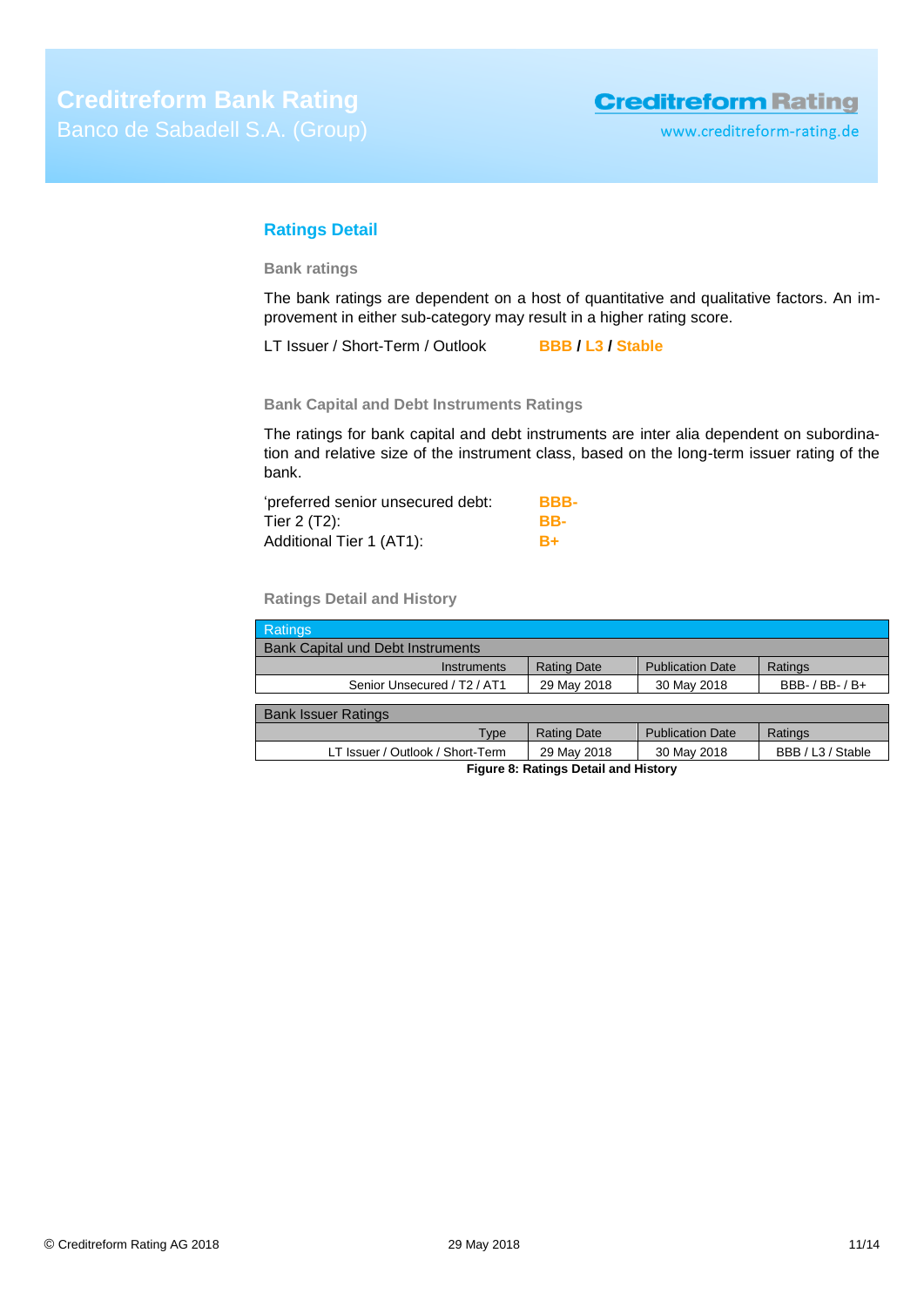#### **Regulatory**

Creditreform Rating AG was neither commissioned by the rating object nor by any other third parties for the rating. The analysis took place on a voluntary basis by Creditreform Rating AG and is to be described in the regulatory sense as an unsolicited rating.

The rating is based on publicly available information and internal evaluation methods for the rated bank. The quantitative analysis is based mainly on the latest annual accounts, interim reports, other investor relations information of the bank, and calculated key figures by S&P Global Market Intelligence subject to a peer group analysis were 42 competing institutes.

The information and documents processed satisfied the requirements according to the rating system of Creditreform Rating AG published on the website www.creditreformrating.de. The rating was carried out on the basis of the rating methodology for unsolicited bank ratings as well as the methodology for the rating of bank capital and unsecured debt instruments in conjunction with Creditreform`s basic document "Rating Criteria and Definitions".

On 29 May 2018, the rating was presented by the analysts to the rating committee and adopted in a resolution.

The rating result was communicated to Banco de Sabadell S.A. (Group) and the preliminary rating report was made available to it. There was no change in the rating score.

The rating is subject to one-year monitoring from the creation date (see cover sheet). Within this period, the rating can be updated. At the latest after one year, a follow-up is required to maintain the validity of the rating.

In 2011 Creditreform Rating AG was registered within the European Union according to EU Regulation 1060/2009 (CRA-Regulation). Based on the registration, Creditreform Rating AG (CRA) is allowed to issue credit ratings within the EU and is bound to comply with the provisions of the CRA-Regulation.

#### **Conflict of Interests**

No conflicts of interest were identified during the rating process that might influence the analyses and judgements of the rating analysts involved or any other natural person whose services are placed at the disposal or under the control of Creditreform Rating AG and who are directly involved in credit rating activities or in approving credit ratings and rating outlooks.

In case of providing ancillary services to the rated entity, CRA will disclose all ancillary services in the credit rating report.

#### **Rules on the Presentation of Credit Ratings and Rating Outlooks**

The approval of credit ratings and rating outlooks follows our internal policies and procedures. In line with our 'Rating Committee' policy, all credit ratings and rating outlooks are approved by a rating committee based on the principle of unanimity.

To prepare this credit rating, CRA has used following substantially material sources:

- 1. Transaction structure and participants
- 2. Transaction documents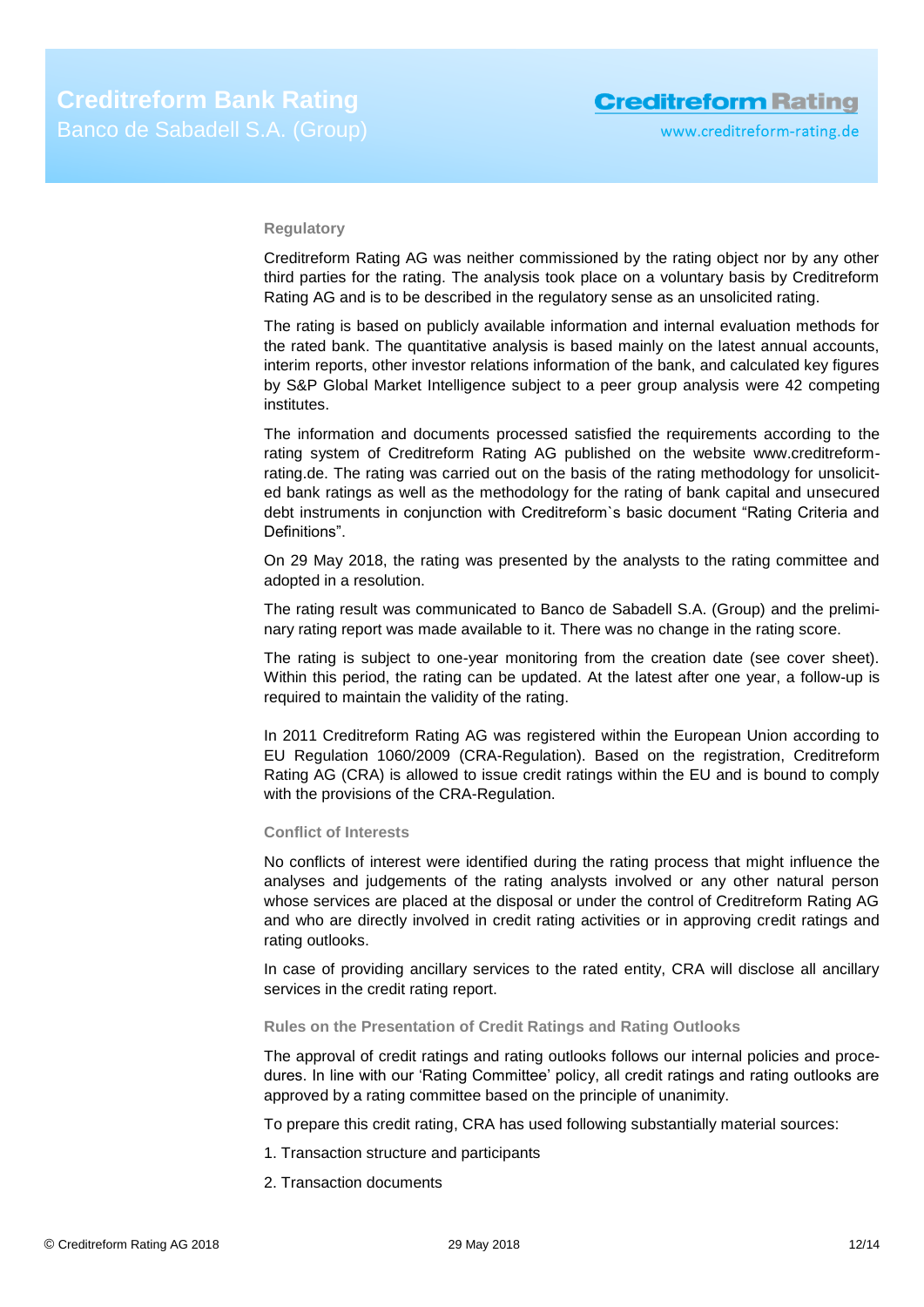#### 3. Issuance documents

There are no other attributes and limitations of the credit rating or rating outlook other than those displayed on the CRA website. Furthermore CRA considers satisfactory the quality and extent of information available on the rated entity. In regard to the rated entity Creditreform Rating AG regarded available historical data as sufficient.

Between the time of disclosure of the credit rating to the rated entity and the public disclosure, no amendments were made to the credit rating.

The 'Basic Data' information card indicates the principal methodology or version of methodology that was used in determining the rating, with a reference to its comprehensive description.

In cases where the credit rating is based on more than one methodology or where reference only to the principal methodology might cause investors to overlook other important aspects of the credit rating, including any significant adjustments and deviations, Creditreform Rating AG explains this fact in the rating report and indicates how the different methodologies or other aspects are taken into account in the credit rating. This information is integrated in the credit rating report.

The meaning of each rating category, the definition of default or recovery and any appropriate risk warning, including a sensitivity analysis of the relevant key rating assumptions such as mathematical or correlation assumptions, accompanied by worst-case scenario credit ratings and best-case scenario credit ratings are explained.

The date at which the credit rating was initially released for distribution and the date when it was last updated including any rating outlooks is indicated clearly and prominently in the 'Basic Data' card as a "rating action"; initial release is indicated as "initial rating", other updates are indicated as an "update", "upgrade" or "downgrade", "not rated", "confirmed", "selective default" or "default".

In the case of a rating outlook, the time horizon is provided during which a change in the credit rating is expected. This information is available within 'Basic Data' information card.

In accordance to Article 11 (2) EU-Regulation (EC) No 1060/2009, a registered or certified credit rating agency shall make available, in a central repository established by ESMA, information on its historical performance data including the rating transition frequency and information about credit ratings issued in the past and on their changes. Requested data are available at the ESMA website: https://cerep.esma.europa.eu/cerepweb/statistics/defaults.xhtml.

An explanatory statement of the meaning of Creditreform`s default rates are available in the credit rating methodologies disclosed on the website.